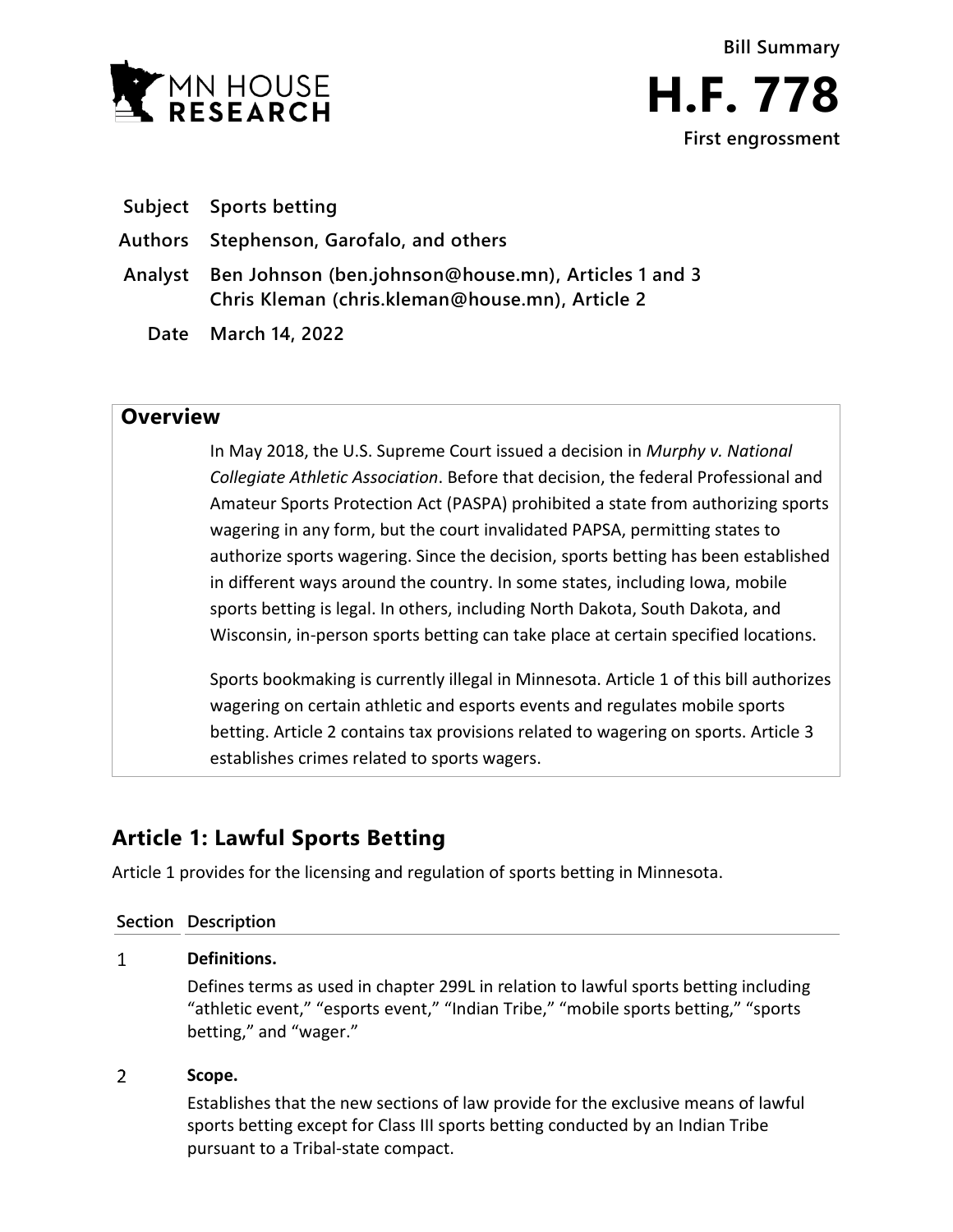#### 3 **Powers and duties of commissioner.**

Provides the commissioner of public safety with the authority to regulate lawful sports betting to assure that it is conducted in a fair and lawful manner. Directs the commissioner to adopt and enforce rules related to the conduct of sports betting. Provides for expedited rulemaking until January 1, 2023. Requires the commissioner to send a cease and desist letter to any individual or entity licensed to conduct sports betting before taking action against that person or entity except in situations where the new law authorizes the commissioner to summarily suspend a license. Establishes the right to challenge a cease and desist letter within 30 days of service of the letter and demand a hearing. Provides that hearings must comply with chapter 14 (the Administrative Procedure Act). Permits a court to order a person to comply with an administrative subpoena. Permits the commissioner to delegate authority to the director of the Division of Alcohol and Gambling Enforcement (AGED).

#### $\overline{4}$ **Mobile sports betting licenses.**

**Subd. 1. Master mobile sports betting license.** Permits the commissioner to issue two master mobile sports betting licenses. Establishes that licenses are valid for 20 years. Requires recipients to be organizations comprised of two or more Indian Tribes that submit an application and meet other eligibility requirements. Provides that one master mobile sports betting license may be issued to a Tribal entity with its headquarters north of Interstate 94 and one to a Tribal entity with its headquarters south of Interstate 94. Provides that no license may issue until an operational agreement has been filed. Provides that the license may be renewed every 20 years.

**Subd. 2. Mobile sports betting operator licenses.** Permits a master mobile sports betting license holder to contract through an inter-Tribal compact with a mobile sports betting operator to operate mobile sports betting. Permits a master mobile sports betting license holder with its headquarters north of Interstate 94 to contract with up to seven mobile sports betting operators and a master mobile sports betting license holder with its headquarters south of Interstate 94 to contract with up to four mobile sports betting operators. Requires that the master mobile sports betting operators be wholly owned and controlled by an Indian Tribe or multiple Indian Tribes. Requires a mobile sports betting operator seeking a license to submit an application and required information to the commissioner and the master mobile sports betting license holder. Establishes a fee of \$2,125 for a license that must be paid to the commissioner. Prohibits a mobile sports betting operator from contracting with more than one sports betting platform provider.

**Subd. 3. Application.** Establishes that an application for a master mobile sports betting license must be on a form prescribed by the commissioner. Requires that the applicant provide specific information including the name of the applicant;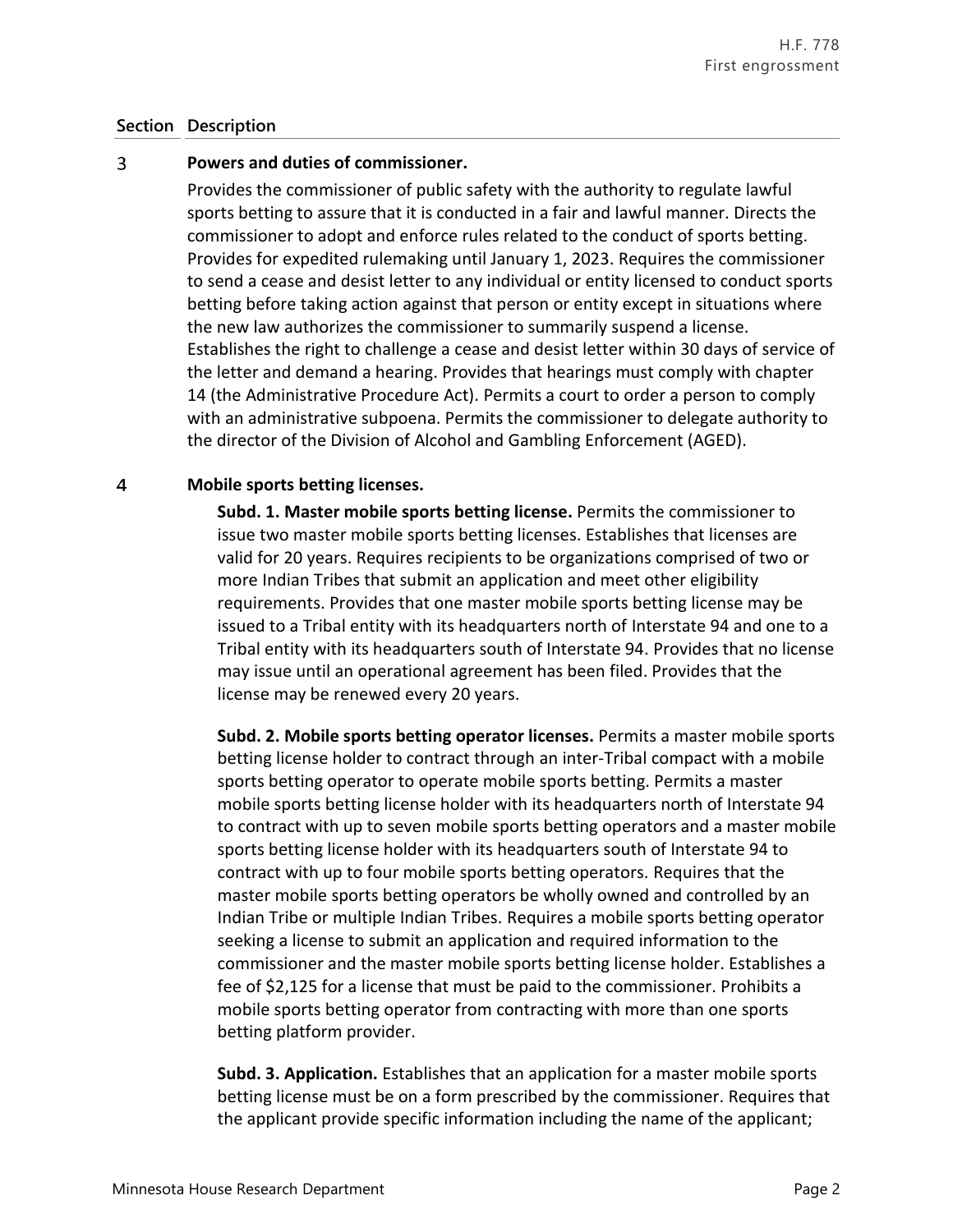identity of officers, directors, and shareholders in any corporation that is an applicant; a statement of the applicant's assets and liabilities; a consent form relating to service of lawsuits; and a declaration to comply with the laws of Minnesota, including the applicable provisions of the Human Rights Act.

**Subd. 4. Responsibility for satisfying winning wagers.** Establishes that wagers must be treated like contracts and paid by a mobile sports betting operator. Provides that wagers not redeemed within one year may be cancelled.

**Subd. 5. Cash reserves.** Requires mobile sports betting operators, in conjunction with a mobile sports betting platform provider, to retain cash reserves that are the greater of \$25,000 or an amount determined based on the amount the mobile sports betting operator is holding on behalf of authorized participants or owes to those participants.

**Subd. 6. Bond.** Requires a mobile sports betting operator or mobile sports betting platform provider to post a bond or irrevocable letter of credit in an amount the commissioner deems necessary to protect the financial interests of people wagering on athletic events or esports events.

**Subd. 7. Contracting with equipment providers.** Permits a mobile sports betting operator to contract with mobile sports betting platform providers to facilitate the acceptance of wagers.

**Subd. 8. Reporting.** Requires a mobile sports betting operator to provide a monthly report to the commissioner on the wagers placed and redeemed in the reporting period, and the number outstanding at the time of the report.

**Subd. 9. Changes in ownership or management.** Requires both master mobile sports betting license holders and mobile sports betting operator license holders to report a change in ownership to the commissioner.

#### 5 **Mobile sports betting platform provider and service provider license.**

Requires a mobile sports betting platform provider or services provider to hold a license. Establishes application requirements. Establishes an application fee of \$6,000; a licensing fee of \$38,250; and a renewal fee of \$8,500. Provides that licenses must be renewed annually.

#### 6 **License disqualification; background checks; notice of denial of application.**

**Subd. 1. Disqualifications.** Permits a commissioner to reject an application, refuse to renew a license, or take action against a license if the application or license holder has ever been convicted of a felony or other crime involving gambling, owes more than \$500 in delinquent taxes, had a sale and use tax permit revoked in the previous two years, has not filed tax returns after a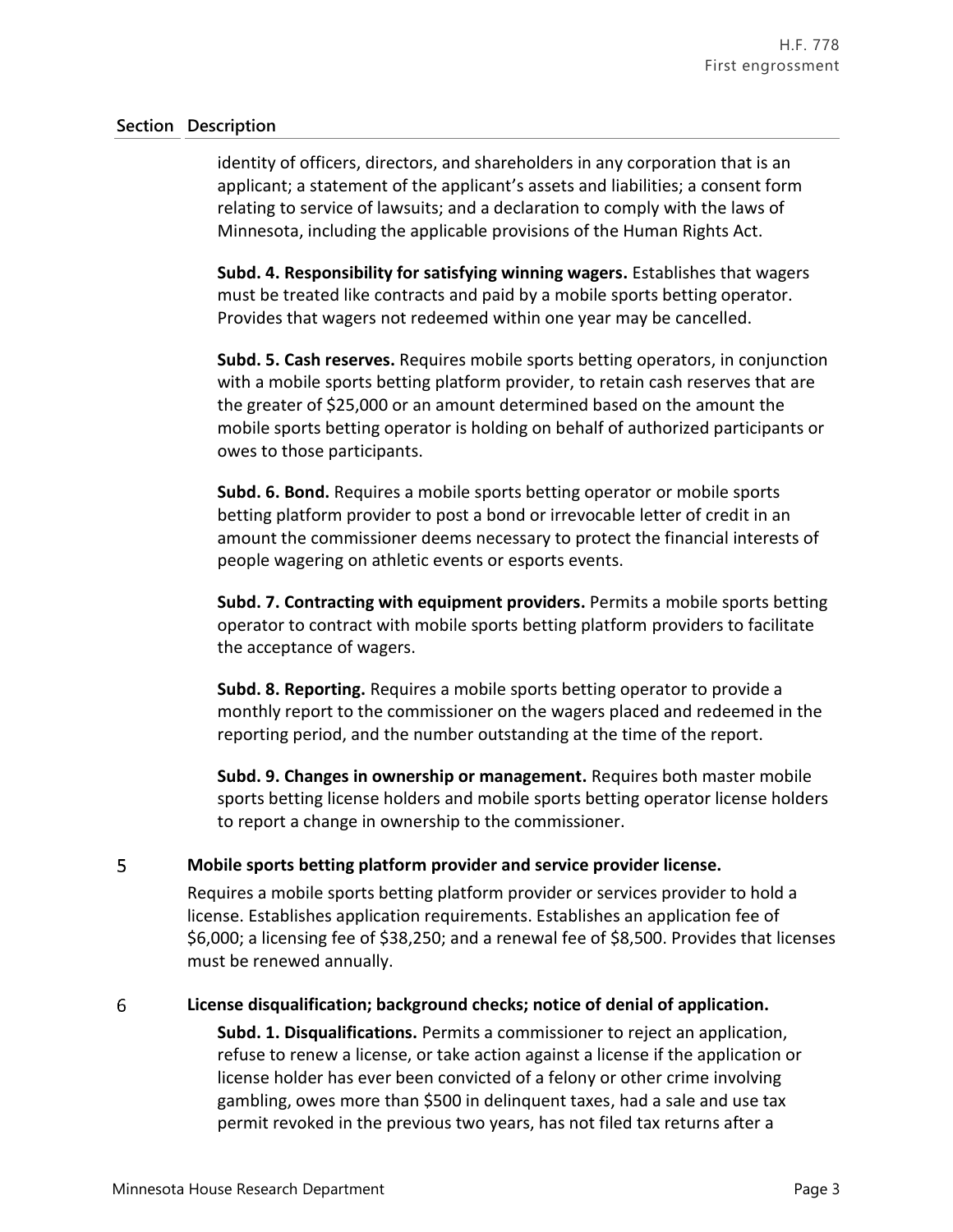demand, or has been convicted of a felony or gross misdemeanor involving theft or fraud.

**Subd. 2. Background investigation.** Directs the commissioner to conduct background investigations of applicants and permits cooperation with the commissioner of revenue and director of the Division of Alcohol and Gambling Enforcement. Permits the commissioner to charge a fee for the investigation and requires that the fee be used to reimburse the expenses of AGED or the Department of Revenue.

**Subd. 3. Criminal history.** Requires the commissioner to perform a criminal history check on each individual applicant or person with a 15 percent interest in an applicant. Requires submission of fingerprints and authorizes a national criminal history check.

**Subd. 4. Notice of denial or issuance or renewal of mobile sports betting master license or mobile sports betting operator license.** Requires the commissioner to send a notice to any individual or entity licensed to conduct sports betting before rejecting an application, denying a license renewal, or taking licensing action against that person or entity. Establishes the right to challenge the proposed licensing action within 30 days of service of the letter and demand a hearing. Provides that hearings must comply with chapter 14 (the Administrative Procedure Act). Provides that application and licensing fees will not be reimbursed.

#### $\overline{7}$ **Wagering.**

**Subd. 1. Wager type.** Establishes that wagers may only be accepted if the commissioner approves the type of wagers. Provides that the commissioner may authorize wagers on topics including who will win an event or by how many points, the total points scored in the event, an outcome contingency or proposition incidental to an event, and parlay wagers on two or more events or contingencies.

**Subd. 2. Consideration; wager account.** Requires an authorized participant to provide consideration in the form of a withdrawal from a wager account at the time the person places a wager. Provides that a person may withdraw the balance of a wager account at any time with proof of identity.

**Subd. 3. Wager location.** Requires mobile sports betting wagers to be made online from a person physically present in the state.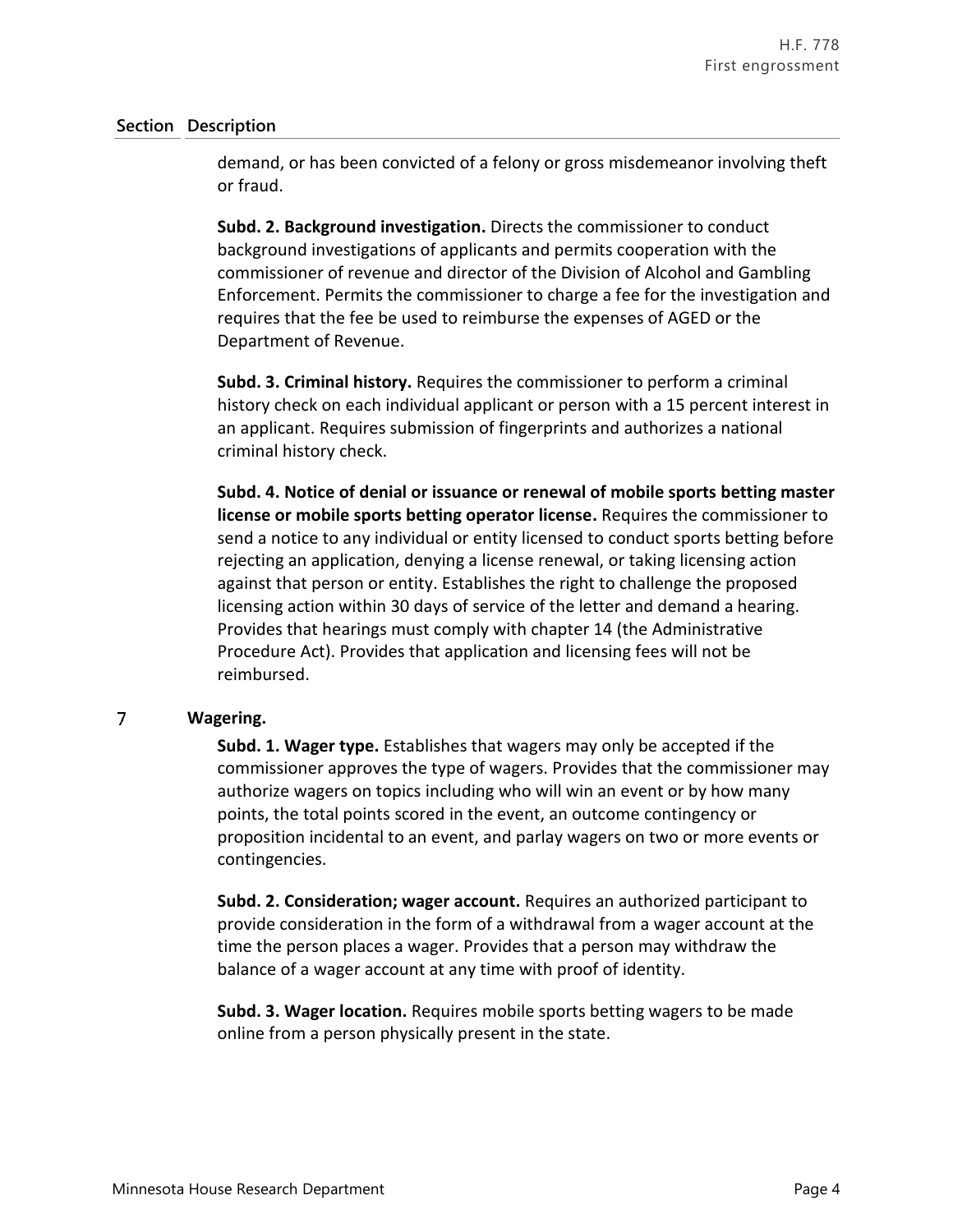**Subd. 4. Information provided at the time of wager.** Requires a mobile sports betting operator to disclose the betting line and terms of a wager prior to accepting a wager.

**Subd. 5. Outcome determined.** Prohibits accepting a wager on an event or proposition that has already been determined.

**Subd. 6. Receipt.** Requires a mobile sports betting operator to provide a receipt at the time of sale.

#### 8 **Deposit and appropriation of fees.**

Requires application fees to be deposited in the special revenue account and appropriates those fees to the commissioner for processing license applications and renewals. Requires license and renewal fees to be deposited in the general fund.

#### 9 **Enforcement; license violations.**

Directs the commissioner to establish a schedule of penalties. Permits imposition of a penalty after a hearing provided the penalty is commensurate with the violation. Permits the summary suspension of a license when immediate action is necessary to protect the public from harm or when the licensee has failed to file tax returns or pay required taxes or fees. Establishes that commission of a crime under the new law is a license violation and may be subject to a civil penalty. Requires fines to be deposited in the general fund. Establishes that a fine in excess of \$2,000 is a contested case and establishes the rules that apply to an appeal.

#### 10 **Auditing and inspection.**

Requires mobile sports betting operators to contract with a third-party to conduct a financial audit of the operator and provide the audit to the commissioner within 120 days of the end of the operator's fiscal year. Permits the commissioners of public safety and revenue, and the director of the Division of Alcohol and Gambling Enforcement, to inspect the records and accounts of a mobile sports betting operator with 24 hours' notice.

#### 11 **Reporting.**

Requires the commissioner to submit a report to legislative committees by June 1 of each year that describes the financial status of sports betting in the state. Requires the commissioner to submit a report by February 1 of each year that includes the status of licensing activity, an overview of the sports betting market, a review of revenue generated and spent, and a description of enforcement actions taken by the commissioner.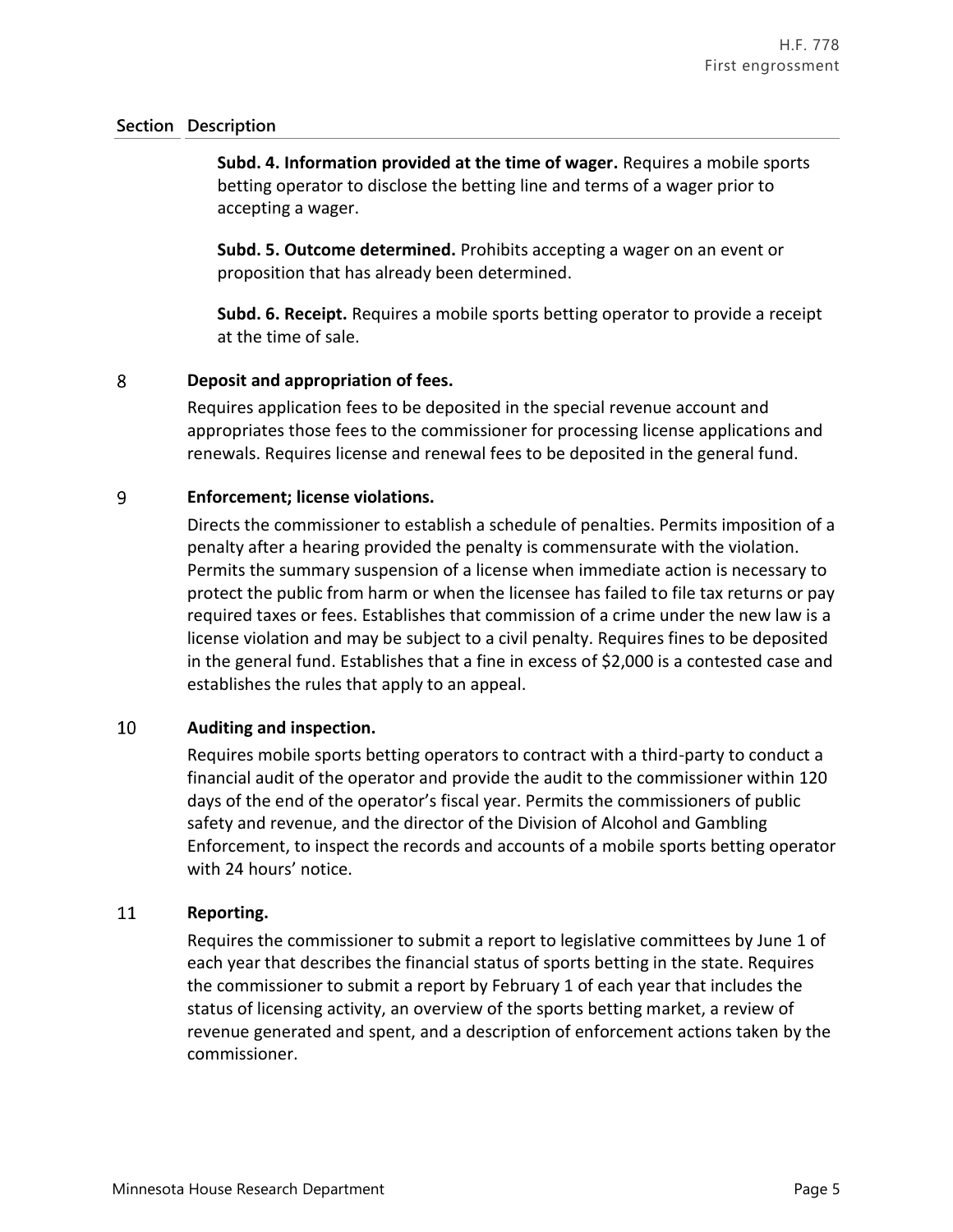#### 12 **Exclusion list and prohibition on wagering.**

Directs the commissioner to establish an exclusion list of individuals who are not eligible to wager. Directs that the exclusion list must include individuals who submit their own names, those whose names have been submitted by a legal guardian, and those submitted by mobile sports betting operators. Prohibits accepting a wager from a person on the list.

#### 13 **Data protections.**

Classifies certain data on individuals who make wagers as private data on individuals. Classifies certain data on mobile sports betting operators as nonpublic data. Prohibits the sale of private data on individuals.

#### 14 **Local restrictions; prohibition on local taxes or fees.**

Prohibits a political subdivision from requiring a local license to offer sports betting or imposing a tax or fee on sports betting conducted pursuant to the new law.

#### 15 **Indian tribes; compacts to be negotiated.**

Directs the governor or the governor' designated representatives to negotiate new Tribal-state compacts regulating the conduct of Class III sports betting on the lands of a Tribe requesting negotiations. Prohibits amending existing compacts.

#### 16 **Effective date.**

Makes Article 1 effective the day following final enactment.

## **Article 2: Taxation of Sports Betting**

Article 2 provides for the taxation of mobile sports betting in Minnesota.

### **Section Description**

#### $\mathbf{1}$ **Nontaxable sports betting losses.**

Provides that losses from the business of conducting wagering on athletic or esports events under chapter 299L that are not subject to tax under chapter 290 are an addition.

#### $\overline{2}$ **Exempt sports betting income.**

Provides that income or gains from the business of conducting wagering on athletic or esports events under chapter 299L that are not subject to tax under chapter 290 are a subtraction.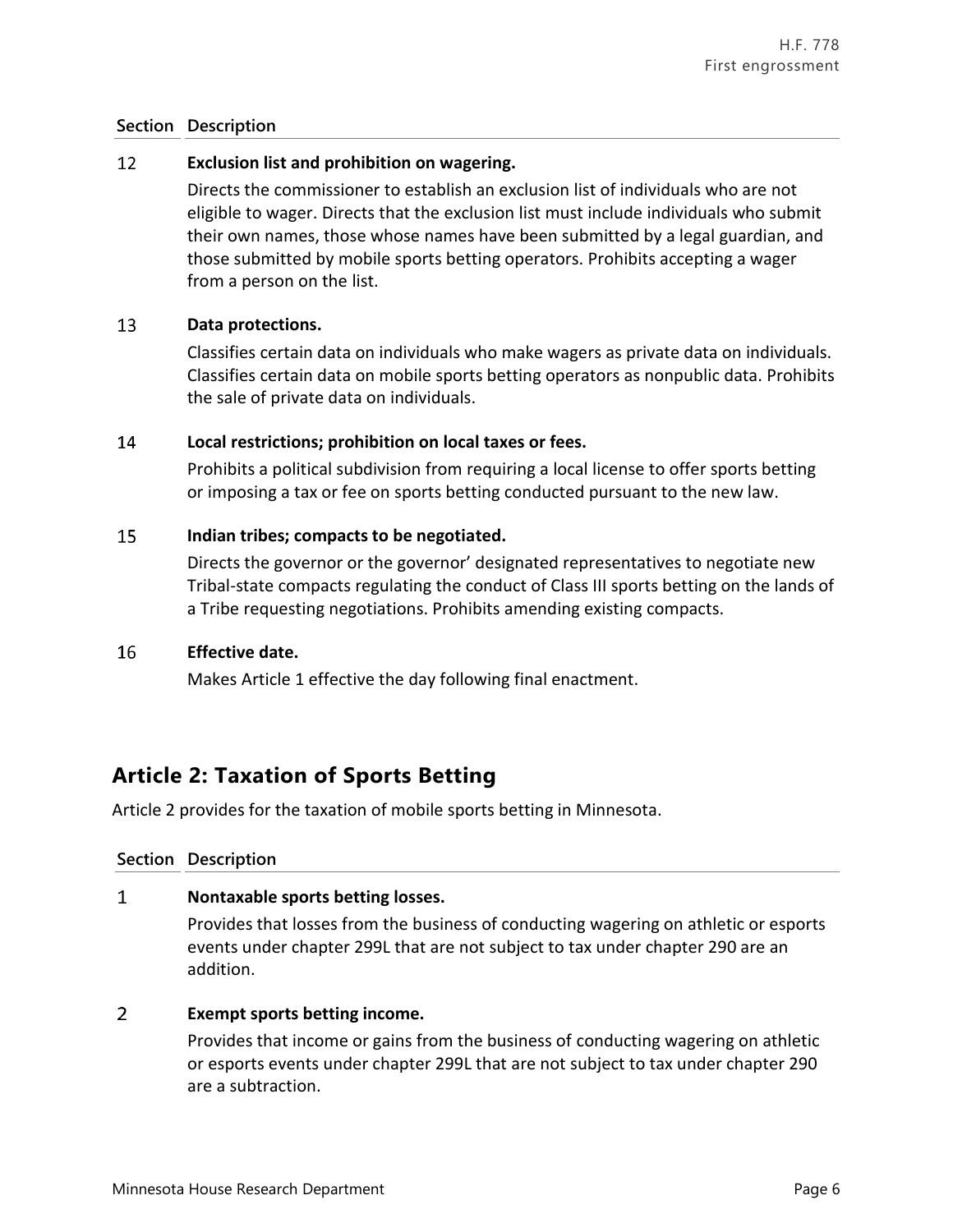#### $\overline{3}$ **Nontaxable sports betting losses.**

Provides that losses from the business of conducting wagering on athletic or esports events under chapter 299L that are not subject to tax under chapter 290 are an addition.

#### 4 **Exempt sports betting income.**

Provides that income or gains from the business of conducting wagering on athletic or esports events under chapter 299L that are not subject to tax under chapter 290 are a subtraction.

#### 5 **Definitions.**

Defines terms in the new chapter related to the taxation of sports betting, including defining "sports betting net revenue" as the total of all cash received by a mobile sports betting operator from wagers on an athletic event or esports event, less promotional credits and free bets, and less cash paid out as winnings and cash equivalent of noncash prizes paid out as winnings.

#### 6 **Tax on sports betting net revenue.**

**Subd. 1. Tax imposed.** Establishes an unspecified tax rate on online sports betting net revenue based on a percentage of wagers placed online as authorized by the new law. Bets placed on tribal land would be specifically exempt from the proposed tax.

**Subd. 2. Sports betting net revenue tax is in lieu of other taxes.** Establishes that income derived by a mobile sports betting operator from conducting wagering is not subject to the individual income or corporate franchise taxes, and that wagers accepted are not subject to the state sales or sports bookmaking taxes.

**Subd. 3. Public information.** Provides that all records concerning the administration of taxes under the chapter are public information.

**Subd. 4. Refunds.** Authorizes a person who has paid tax in an amount that exceeds the tax due to seek a refund and appropriates the amount necessary to pay a refund from the general fund to the commissioner of revenue.

**Subd. 5. Extensions.** Authorizes the commissioner of revenue to extend the time for filing tax returns, paying taxes, or both by six months for good cause.

**Subd. 6. Distribution of funds.** Establishes that money collected in tax revenue must be distributed as follows: (1) 10 percent to AGED for the cost of performing the duties related to regulating sports betting, (2) 40 percent to the commissioner of human services for the gambling treatment program, and (3) 50 percent to the Minnesota Amateur Sports Commission for grants to promote the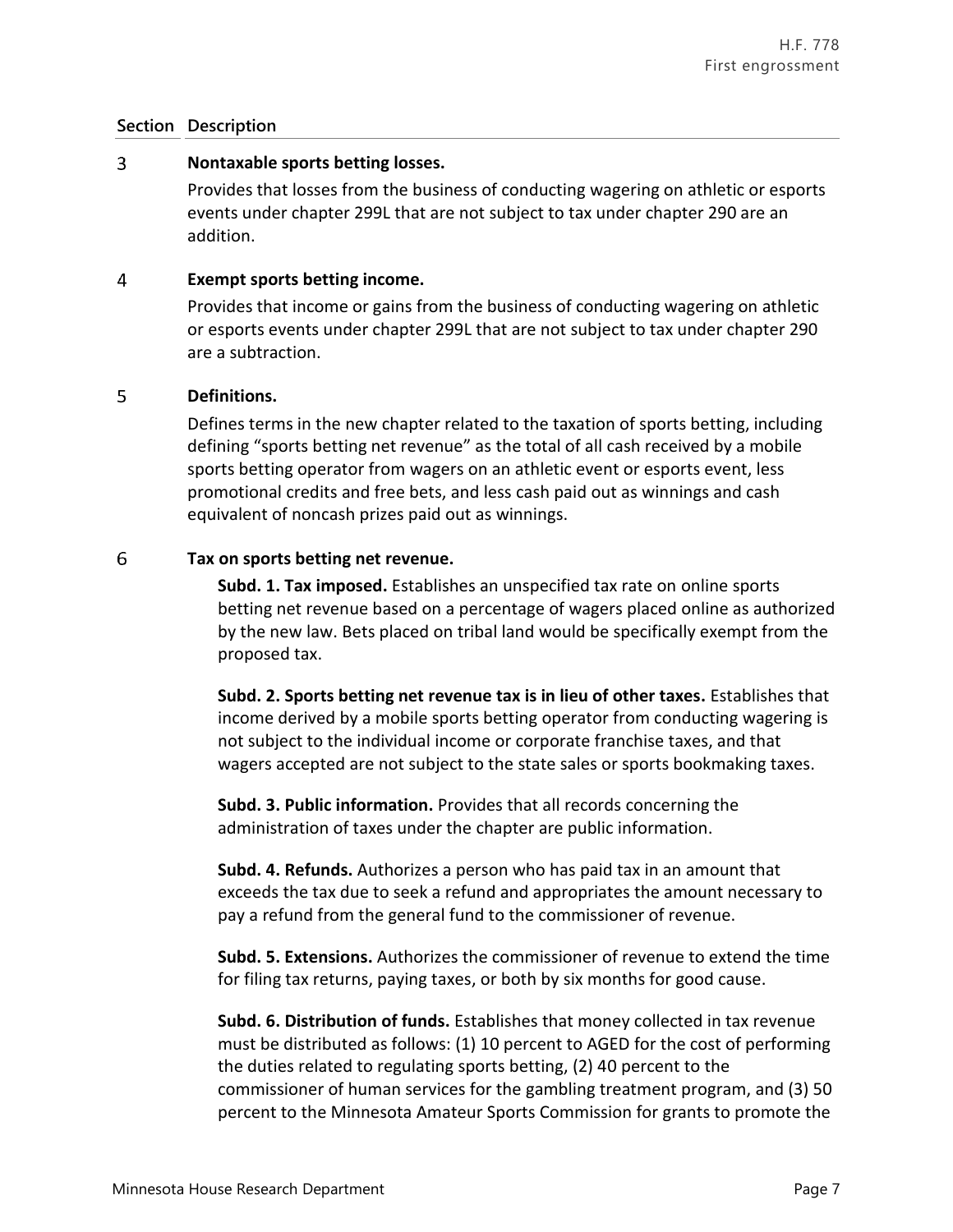integrity of amateur sports and to promote participation in sports in areas that have experienced a high rate of juvenile crime.

#### $\overline{7}$ **Mobile sports betting operator reports and records.**

Requires mobile sports betting operators to file a monthly report with the commissioner of revenue that shows all sports betting activity conducted by the operator in the previous month. Requires mobile sports betting operators to maintain records that support the reports sent to the commissioner for at least 3-1/2 years. Permits the commissioner to require a financial audit of a mobile sports betting operator's betting activities if the operator has failed to comply with this chapter.

#### 8 **Other provision apply.**

States that, except for those provisions specific to distributors, gambling products, or gambling equipment, sections 297E.11 to 297E.14 applicable to lawful gambling taxes apply to this chapter.

#### 9 **Effective date.**

Makes Article 2 effective for wagers placed on or after an unspecified date.

# **Article 3: Crimes Related to Sports Betting**

Article 3 establishes and amends crimes related to the conduct of licensed and unlicensed sports betting.

### **Section Description**

#### $\mathbf{1}$ **Crimes relating to wagering on sporting events.**

**Subd. 1. Definitions.** Defines terms as used in the section, including "nonpublic information," "accepts a wager," and "places a wager."

**Subd. 2. General prohibition.** Establishes that it is a crime to accept or place a wager unless the wager is authorized under the chapter and the wager is either (1) accepted at a casino or through an approved online method from a person in the state, or (2) placed at a casino or through an approved online method by a person in the state.

**Subd. 3. Misdemeanor.** Establishes misdemeanor offenses for actions including placing a wager with an unlicensed entity; placing a wager before turning 18; placing a wager on an event if the person is a participant in the event, employee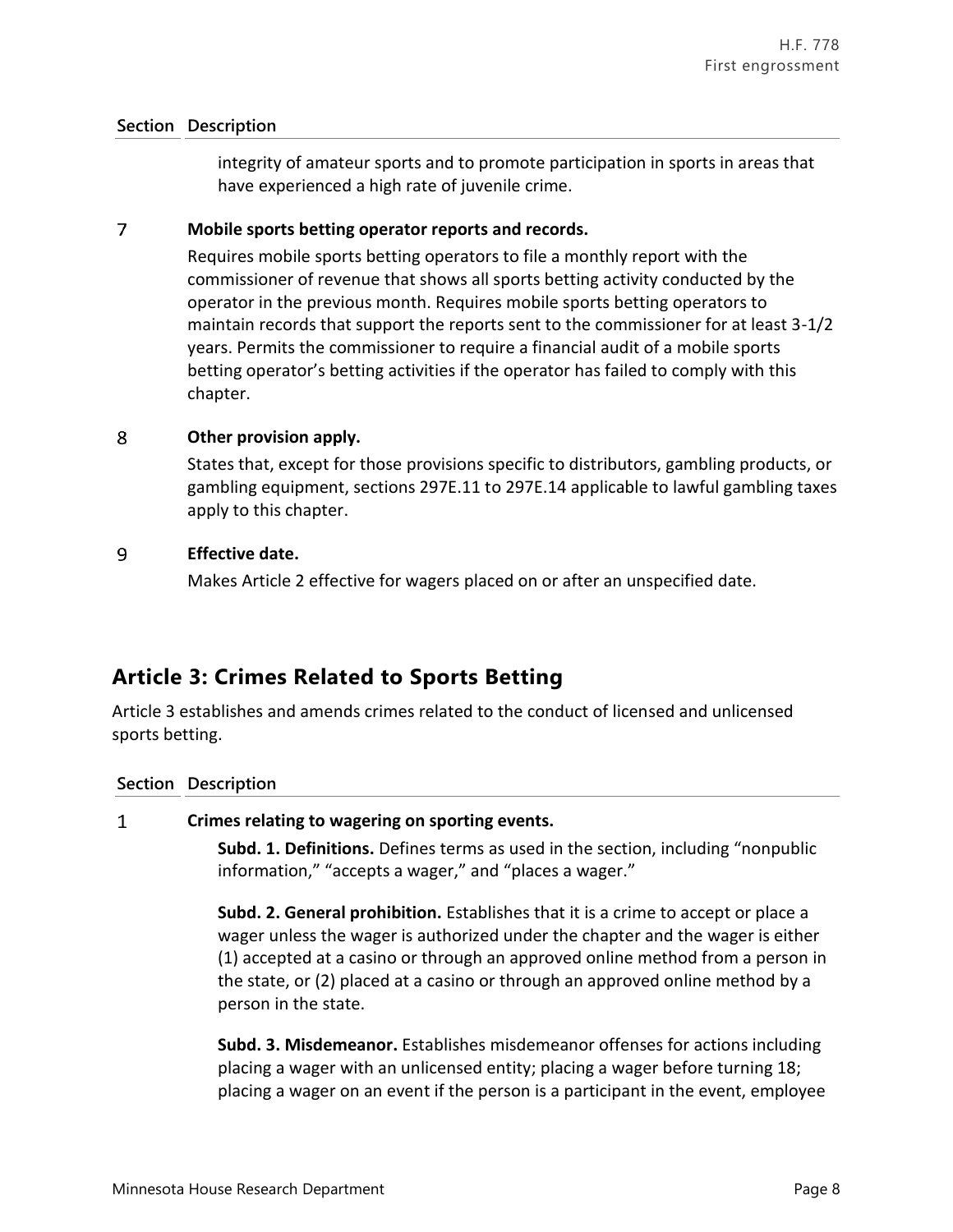of a mobile sports betting operator, employee of the Department of Public Safety, or has nonpublic information about the event.

**Subd. 3. Gross misdemeanor.** Establishes gross misdemeanor offenses for actions including accepting a wager from a person under age 18 and either committing a repeat offense or placing an illegal wager of more than \$500 but less than \$1,000.

**Subd. 5. Felony.** Establishes felony offenses based on the violations described in the misdemeanor subdivision when the amounts wagered exceed certain thresholds or involve placing multiple wagers.

**Subd. 6. Aggregation; venue.** Permits aggregating all illegal wagers made in a sixmonth period and authorizes prosecution for all violations in any county where a violation occurred.

**Subd. 7. Exception; certain private social bets.** Establishes exclusions to certain offenses if the wager was a private social bet.

**Subd. 8. Proof of age; defenses; seizure of false identification.** Establishes documents that may be used to prove an individual's age, creates an affirmative defense for a person charged with accepting a wager from someone under 18 if the person relied on an authorized form of identification, and permits a mobile sports betting operator or the employee of an operator to seize identification where there are reasonable grounds to believe that the identification is false or otherwise being used to violate any law.

#### $\overline{2}$ **Sporting events; fraud; bribery.**

Establishes new offenses for offering or giving payment or another benefit to a person in order to influence that person's performance or the outcome of an event, and for accepting payment or another benefit to intentionally lose or attempt to lose an event.

#### 3 **What are not bets.**

Establishes that a wager on the outcome of an athletic event or esports event that may be legally wagered on under the new law does not constitute a bet for the purposes of criminal laws prohibiting certain bets.

#### $\overline{4}$ **Sporting event.**

Defines the term "sporting event" for use in the criminal laws that prohibit unauthorized betting. Provides that the term means any professional or amateur event except for an "athletic event" or "esports event" as defined in the new law regulating sports betting and on which wagering is legal under that new law.